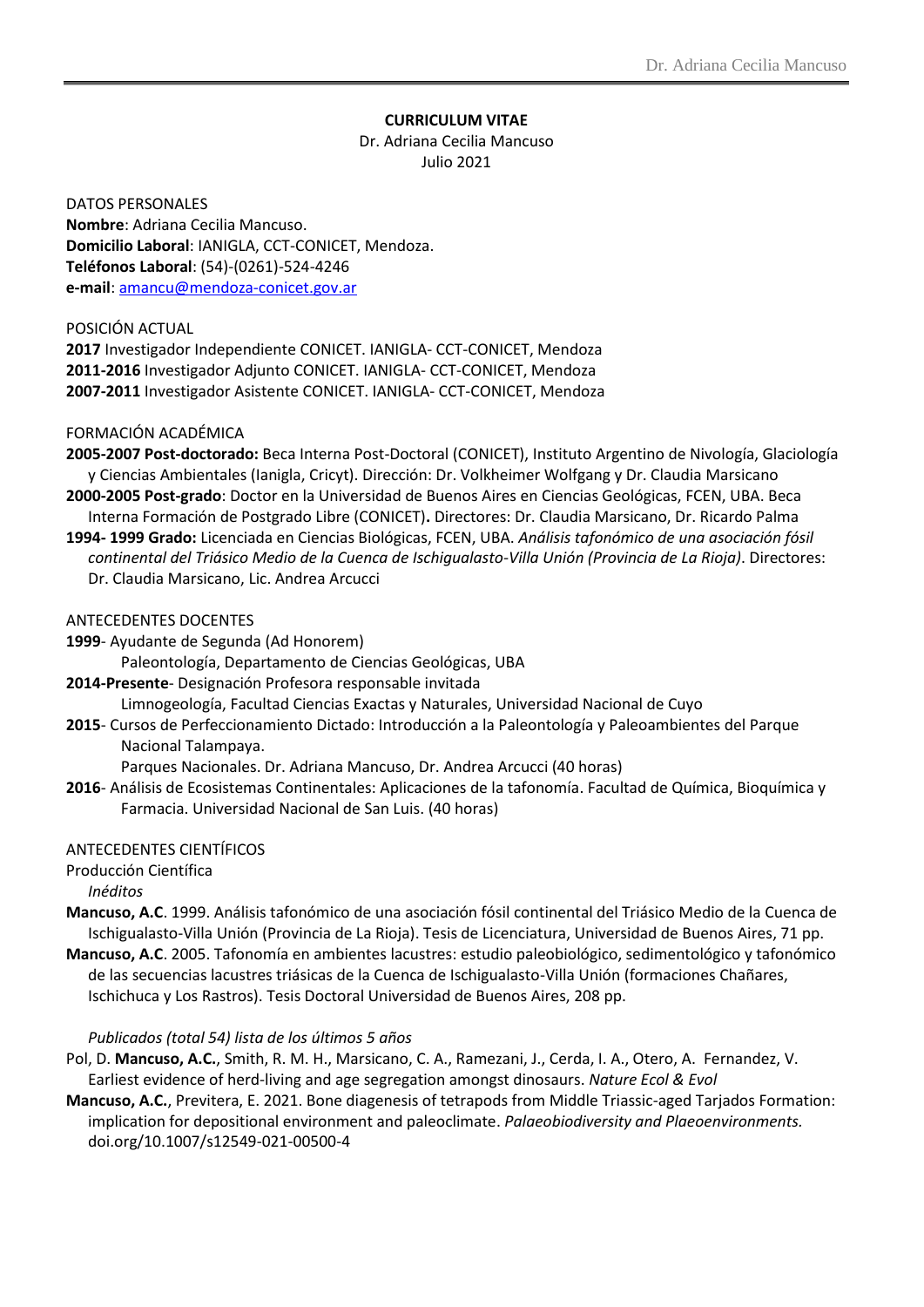- Bustos Escalona, E.L., **Mancuso, A.C.**, Benavente, C.A., Arcucci, A. Comparison of Spinicaudata from two Triassic lacustrine systems affected by different volcanic processes. *Palaeogeography, Palaeoclimatology, Palaeoecology.*
- **Mancuso, A.C.,** Horn, B.L.D., Benavente, C.A., Schultz, C.L., Irmis, R. 2021.The paleoclimatic context for South American Triassic vertebrate evolution. *Journal of South American Earth Sciences* 110: 103321*.*
- Lara, M.B., Bustos Escalona, E.L., **Mancuso, A.C.**, Arcucci A. 2021. Upper Triassic hemipterans from the southwestern Gondwana: taxonomical, palaeobiological, and paleogeographical implications. *Journal of South American Earth Sciences* 107: 103119*.*
- Benavente, C.A., **Mancuso, A.C.**, Irmis, R.B., Bohaks, K., Matheos, S. 2021.Tectonic control of lacustrine paleohydrology in an active rift: stable isotope evidence from the Carnian (Upper Triassic) Los Rastros Formation (Argentina). *GSA Bulletin.* doi.org/10.1130/B35847.1
- Pedernera, T.E., **Mancuso A.C.**, Ottone, E.G. 2021. Plant Taphonomy of Triassic lacustrine-deltaic systems from western Gondwana. *Lethaia*. DOI 10.1111/let.12420
- **Mancuso, A.C.**, Benavente, C.A., Irmis, R., Mundil., R. 2020. Evidence for the Carnian Pluvial Episode in Gondwana: new multiproxy climate records and their bearing on early dinosaur diversification. *Gondwana Reaseach* 86: 104–125.
- Pedernera, T.E., **Mancuso A.C.**, Ottone, E.G., Benavente, C.A. 2020. Plant Taphonomy in a Lake affected by volcanism (Agua de la Zorra Formation, Upper Triassic) Mendoza, Argentina. *Palaios* 35: 245–261.
- Benavente, C.A**., Mancuso, A.C.**, Bohaks, K. 2020. Reconstructing paleoenvironmental conditions through integration of paleogeography, stratigraphy, sedimentology, mineralogy, and stable isotope data of lacustrine carbonates—an example from early Middle Triassic strata of southwest Gondwana, Cuyana Rift, Argentina. En: Eds. Michael R Rosen, Lisa Park-Boush, David B. Finkelstein, Sila Pla Pueyo. *Limnogeology: Progress, challenges and opportunities: A tribute to Beth Gierlowski-Kordesch* Spring Book.
- Pedernera, T.E., **Mancuso A.C.**, Ottone, E.G., Benavente, C.A. 2020. Paleobotany of the Upper Triassic Los Rastros Formation, Ischigualasto–Villa Unión Basin, La Rioja, Argentina. *Journal of South American Earth Sciences* 102: 102660*.*
- Ordoñez, A., Marsicano, C.A., **Mancuso, A.C.** 2020. New material of Dinodontosaurus (Therapsida, Anomodontia) from west-central Argentina and a reassessment of the Triassic South American Dinodontosaurus Assemblage Zone. *Journal of South American Earth Sciences* 100, 102597.
- Benavente, C.A**.**, Giordano, G., **Mancuso, A.C.**, 2020. Palaeolimnology of the Santa Clara Abajo Formation, Triassic of the Cuyana Basin Argentina, inferred from fish taphonomy. *Lethaia*. DOI 10.1111/let.12381
- **Mancuso, A.C.**, Krapovickas, V., Benavente, C.A**.,** Marsicano, C.A. 2020. An integrative physical, mineralogical, and ichnological approach to characterize underfilled lake-basin. *Sedimentology*. doi: 10.1111/sed.12736
- **Mancuso, A.C.**, Irmis, R. 2020. A large-bodied Stahleckeriine Dicynodont (Synapsida, Anomodontia) from the upper Triassic (Carnian) Chañares Formation (Argentina); new data for Triassic gondwanan biogeography. *Ameghiniana* 57: 45–57.
- Bustos Escalona, E.L., **Mancuso, A.C.**, Benavente, C.A. 2019. Bioerosion on Spinicaudata shells from a freshwater paleolake (Triassic), Mendoza, Argentina. *Palaios* 34: 616-630.
- Benavente, C.A**., Mancuso, A.C.**, Bohaks, K. 2019. Paleohydrogeologic reconstruction of Triassic carbonate paleolakes from stable isotopes: Encompassing two lacustrine models. *Journal of South American Earth Sciences* 95: 102292*.*
- Arcucci, A., Previtera, E., **Mancuso, A.C.** 2019. Ecomorphology and bone microstructure of Proterochampsia from the Chañares Formation. *Acta Palaeontologica Polonica* 64: 157-170.
- Pedernera, T.E., Ottone, E.G., **Mancuso A.C.**, Benavente, C.A., Abarzua, F. 2019. Syn-eruptive taphoflora from the Agua De La Zorra Formation (Upper Triassic) Cuyana Basin, Mendoza, Argentina. *Andean Geology* 46: 604-628
- **Mancuso A.C**. BenaventeC.A., Previtera, E., Arcucci, A.B. Irmis, R.B. 2018. Carnivore coprolites from the lower Carnian (Upper Triassic) Chañares Formation, northwestern Argentina. *Palaeoecology, Palaeogeography, Palaeoclimatology 489: 15-28.*
- **Mancuso A.C.**, Previtera E., Benavente, C.A. Hernandez del Pino, S. 2017. Evidence of bacterial decay and early diagenesis in a partially-articulated tetrapod from the Triassic Chañares Formation. *Palaios 32: 367-381.*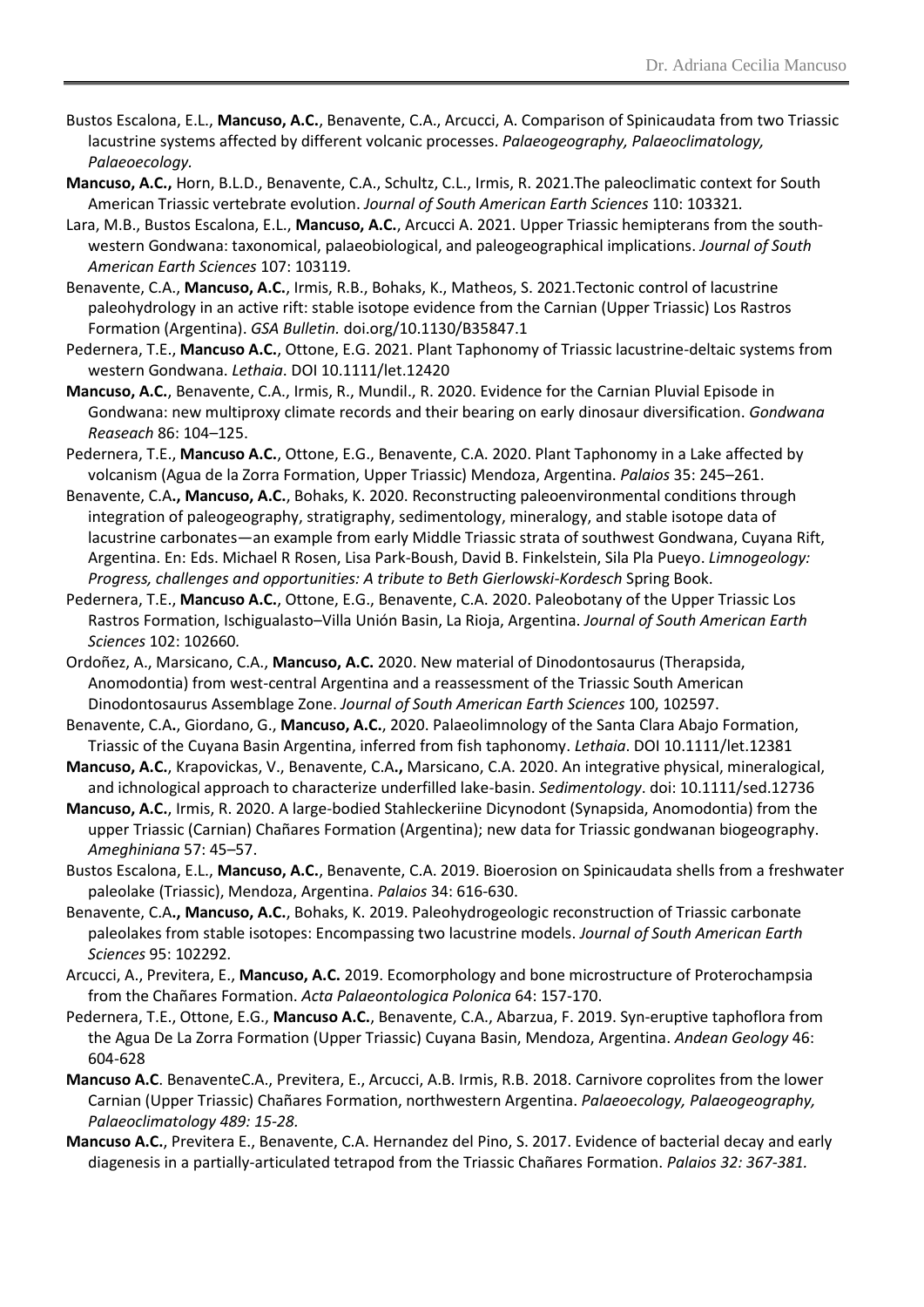- Benavente C.A., Zavattieri A.M., **Mancuso A.C**. , Abarzúa F. , Gierlowski-KordeschE.H. 2017. Paleolimnology of the Santa Clara Arriba paleolake (Triassic Cuyana rift basin): integrating sedimentology and palynology. *Journal of Paleolimnology*, 59: 5-20.
- Agnolín F.L., Bogan S., Brissón Egli F., Novas F.E., Isasi M.P., Marsicano C., Zavattieri A., **Mancuso A.C.** 2016. A new lungfish (Dipnoi) from the Late Triassic of South America. *Journal of Vertebrate Paleontology*, 37: 1-6.
- Previtera E., **Mancuso, A.C.,** Sánchez, E.S., de la Fuente, M.S. 2016. Diagenetic analysis of therapsids fossils from the Late Triassic Puesto Viejo Group, Argentina. *Andean Geology* 43: 197-*214*.
- **Mancuso A.C**., Krapovickas, V., Marsicano, C., Benavente, C., Benedito, D., de la Fuente, M. Ottone, E. 2016. Tetrapod tracks taphonomy in aeolian facies from the Permian of Argentina. *Palaios* 31: 374-388*.*
- Marsicano, C., Irmis, R., **Mancuso, A.C.**, Mundill., R., Chemale, F. 2016. The precise temporal calibration of dinosaur origins. *PNAS (Proceedings of the National Academy of Sciences of the United States of America)* 113: 509-513
- Benavente, C.A., **Mancuso, A.C.**, Cabaleri, N.G. Gierlowski-Kordesch E. 2015. Comparison of lacustrine successions and their paleohydrologic implications in two sub-basins of the Triassic Cuyana rift, Argentina. *Sedimentology* 62: 1771-1813,.
- Krapovickas, V. Marsicano, C.A., **Mancuso, A.C**., de la Fuente, M., Ottone, E. 2015. Tetrapod and Invertebrate Trace Fossils from Eolian Deposits of the lower Permian of Central-Western Argentina. *Historical Biology* 27: 827-842

# *Participación en proyectos de investigación*

*Como Director:*

- 2014-2017. Agencia N° PICT 2013-0805. Estudio multidisciplinario de los ambientes lacustres vinculados a cuencas de rift: Paleolimnología, paleontología, tafonomía y paleoambientes.
- 2010-2012. CONICET Nº PIP 11420090100209. Evolución de los patrones tafonómicos de secuencias Pérmicas y Triásicas.
- 2007-2009. Agencia Nº PICT 32236. Tafonomía en ambientes lacustres: Estudio comparativo de los lagos Triásicos vinculados a cuencas de rift.
- 2003-Proyecto de investigación financiado por The Jurassic Foundation (USA): "The Los Rastros Formation: the stratigraphic and environmental context of origin and diversification of dinosaurs."

*Como Participante (total 23) lista de vigentes*

- 2018-2021. PICT 2017-2159 Las Faunas De Tetrápodos Y Floras Del Pérmico Y Triásico De Mendoza: Correlaciones Y Consideraciones Paleobiogeográficas Para El Gondwana Occidental. Director: Dr. Marcelo de la Fuente
- 2018-2019. PAST. "Oldest tetrapds in Gondwana" Director: Dr. Roger M.H. Smith
- 2018-2021. PROICO 02-0618. Paleobiología De Organismos Sudamericanos: Un Enfoque Evolutivo Y Actualístico. Directora: Dra. Andrea Arcucci
- 2018-2020. National Geographic Grant 9987/16: "Dinosaur diversification in the Early Mesozoic of Patagonia. Director: Dr. Alejandro Otero
- 2016-2020. CONICET Nº PIP 11220150100613CO. Asociaciones florísticas y faunísticas en el Triásico del centrooeste de la Argentina. Director: Dr. Guillermo Ottone

# *Formación de Recursos Humanos*

- 2019-2020. Daniela del Valle Martínez. Tesis de Licenciatura en Paleontología. FECN, UBA. Directores: L.C. Gaetano, A.C. Mancuso.
- 2018-2019. Melina Sierra. Trabajo Final de Licenciatura en Ciencias Biológicas, UNSL. Director: A.B. Arcucci, Co-Director: A.C. Mancuso.
- 2016-2020 Tomas Pedernera. Carrera de doctorado de la UBA. Director: A.C. Mancuso, Co-Director: E.G. Ottone.
- 2016-2021 Tomas Pedernera. Beca Doctoral CONICET. Director: A.C. Mancuso, Co-Director: E.G. Ottone.
- 2016- Cecilia Andrea Benavente. Investigador Asistente CONICET. Director: A.C. Mancuso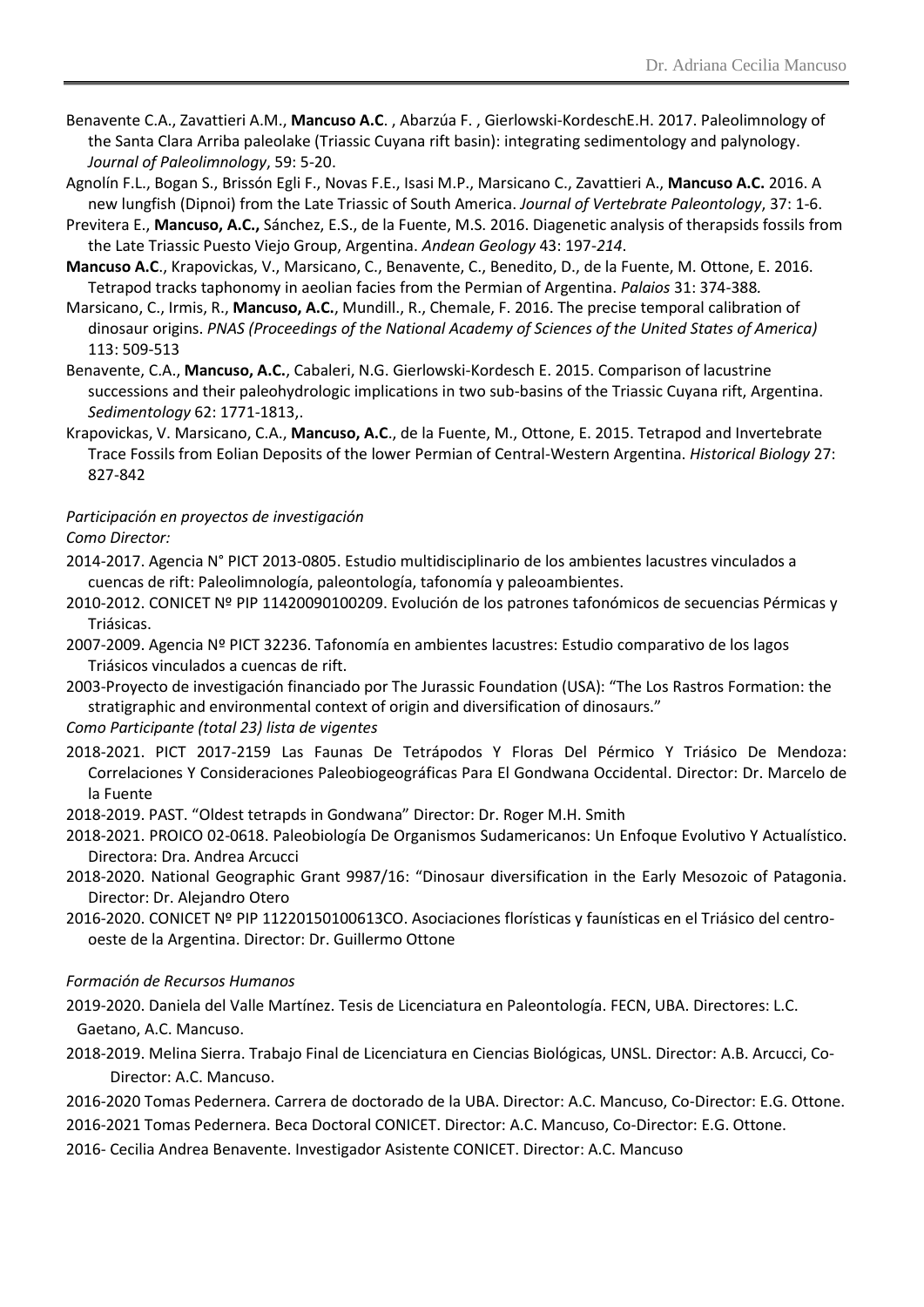- 2016-2020 Evelyn Luz Bustos Escalona. Carrera de doctorado de la UNSL. Director: A.C. Mancuso, Co-Director: A.B. Arcucci.
- 2015-2020 Evelyn Luz Bustos Escalona. Beca Doctoral CONICET. Director: A.C. Mancuso, Co-Director: A.B. Arcucci.
- 2015-2018 María Elena Previtera. Investigador Asistente CONICET. Director: M. de la Fuente, Co-Director: A.C. Mancuso
- 2014-2016 Cecilia Andrea Benavente. Beca Post-Doctoral CONICET. Director: E. Gierlowki-Kordesch, Co-Director: A.C. Mancuso.
- 2011-2013 María Elena Previtera. Beca Post-doctoral CONICET. Director: A.C. Mancuso.
- 2012-2014. Cecilia Andrea Benavente. Beca Doctoral tipo 2 CONICET. Director: N. Cabaleri, Co-Director: A.C. Mancuso.
- 2009-2011. Cecilia Andrea Benavente. Beca Doctoral tipo 1 CONICET. Director: N. Cabaleri, Co-Director: A.C. Mancuso.
- 2009-2014 Cecilia Andrea Benavente. Carrera de doctorado de la UBA. Directores: N. Cabaleri, A.C. Mancuso.
- 2007-2008. Cecilia Andrea Benavente. Trabajo Final de Licenciatura en Ciencias Biológicas, UNSL. Director: A.C. Mancuso, Co-Director: M.A. Lugo.

# *Jurado de Tesis de Postgrado*

2019-2020 Drovandi, Juan Martín. Tesis Doctoral de la UNLP, Buenos Aires, Argentina.

2010 Dias, Paula Camboim Dentzien. Tesis Doctoral de la Universidad Federal de Rio Grande do Sul, Porto Alegre, Brasil.

# *Actuación en Sociedades Científicas*

*Editor científico asociado* – Ameghiniana

- *Árbitro* Journal of Paleolimnology, Ameghiniana, Revista Brasileira de Paleontología, Revista Pesquisas em Geociências, Revista del Museo de Ciencias Naturales Bernadino Rivadavia, Palaeobiodiversity and Palaeoenvironments, Palaeoecology, Palaeogeography, Palaeoclimatology, Jornal of Vertebrate Paleontology, Journal of South American Earth Sciences, Palaios, Sedimentary Geology, Earth-Science Reviews
- *Miembro* Asociación Paleontológica Argentina (desde 2003), SEPM (Society for Sedimentary Geology) (desde 2006), IAS (Internacional Association of Sedimerntologists) (desde 2006), International Paleolimnology Association (desde 2008), International Association of Limnogeology (desde 2008), International Palaeontological Association (desde 2014), GSA (desde 2017)

*Miembro del Comité*– International Association of Limnogeology (2015-2021)

#### *Organización de Congreso*

2021 **34 Jornadas Argentinas de Paleontología de Vertebrados**, Mendoza, Argentina.

- 2016 **II Simposio Ecosistemas Triásicos - su paleobiología y el contexto de recuperación de la gran extinción**", en el marco del 11º Congreso de la Asociación Paleontológica Argentina
- 2014 Workshop **Contrasting Faunal Communities of Ancient Terrestrial Ecosystems** en el marco del IV International Paleontological Congress
- 2014 Field trip **A Continental Triassic Voyage** en el marco del IV International Paleontological Congress 2014 **IV International Paleontological Congress**, Mendoza, Argentina. (**Tesorera**)
- 2010 **Simposio Ecosistemas Triásicos - su paleobiología y el contexto de recuperación de la gran**

**extinción**", en el marco del X Congreso Argentino de Paleontología y Bioestratigrafía.

2007 **3º Simposio Argentino de Jurásico**.